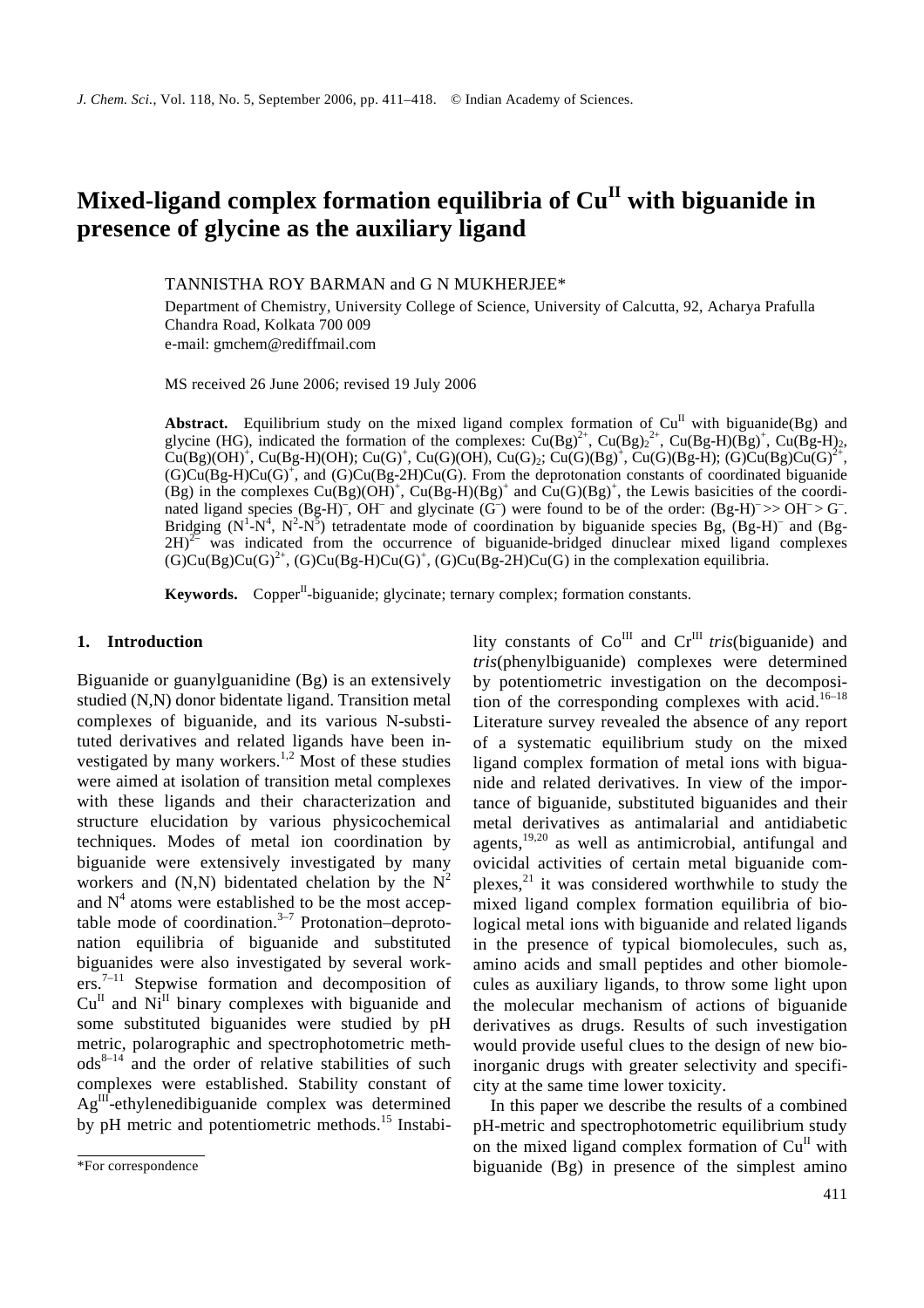acid, glycine, (HG) as the auxiliary ligand (scheme 1) in aqueous solution at  $25 \pm 1$ °C, at a fixed ionic strength,  $I = 0.1$  mol dm<sup>-3</sup> (NaNO<sub>3</sub>).

### **2. Experimental**

#### 2.1 *Materials and methods*

Biguanide sulphate  $Bg.H_2SO_4.1·5 H_2O$  was prepared and purified following the literature procedure.<sup>22</sup> Its purity was checked from elemental analysis and by determining its equivalent weight by acid–base titration.<sup>23</sup> All the other reagents were of AR grades and their solutions were prepared in double-distilled  $CO<sub>2</sub>$ free water.  $Cu<sup>H</sup>$  nitrate solution was prepared by dissolving freshly precipitated alkali free  $Cu(OH)_{2}$  in AR nitric acid and was standardized by combined ion-exchange separation, acid-base and complexometric EDTA titration methods.<sup>23</sup> Equilibrium study for the determination of proton-ligand and metalligand complex formation constants involved pHmetric titrations of series of solutions, each of initial volume  $0.025 \text{ dm}^{-3}$ , containing known amounts  $(0.001-0.002 \text{ mol dm}^{-3})$  of the ligands, biguanide and/or glycine in their protonated forms  $(H_2Bg^{2+})$ and/or  $H_2G^+$  respectively) in presence of known amounts (0⋅0002–0⋅001 mol dm<sup>-3</sup>) of  $Cu<sup>II</sup>$  nitrate and known amount of free  $HNO<sub>3</sub>$  (0⋅005 mol dm<sup>-3</sup>) with a carbonate-free standard  $0.1$  mol dm<sup>-3</sup> NaOH solution,<sup>24</sup> maintaining a fixed ionic strength,  $I =$ 0⋅1 mol dm<sup>-3</sup> (NaNO<sub>3</sub>) at 25 ± 1<sup>o</sup>C (thermostated).

pH measurements were carried out with a *Systronics* digital pH meter (type 335) using a special glass electrode (pH 1–14, accuracy  $\pm$  0⋅01 pH) in conjunction with a saturated calomel electrode. Electronic spectral measurements were carried out with a Hitachi UV-3501 spectrophotometer using water as the blank. pH-volume (of standard NaOH) data (figure 1) as the average of three titrations, were accepted for calculating the equilibrium constants using the computer program  $SCOGS<sub>1</sub><sup>25</sup>$  run on a Pentium-4 computer and the values of the constants (table 1)





corresponding to minimum standard deviations were accepted. The complex formation equilibria were elucidated from analysis of the speciation curves (figures 2–4), obtained as computation outputs. Preliminary values of some of the constants supplied to the computer as input data were obtained from literature<sup>26</sup> or calculated according to the method of Irving and Rossotti. $^{27}$  Ionic product of water at the experimental temperature and the activity coefficient of hydrogen ion at the experimental ionic strength were obtained from literature.<sup>28,29</sup> Analytical concentrations of hydrogen ion  $[H^+]$ , at different pH meter readings were calculated by following the usual procedure. $30$ 

### 2.2 *Calculation of formation constants*

The overall formation constant  $(b<sub>pars</sub>)$  of a generalized complex species,  $Cu_p(Bg)_{q}(G)_{r}(OH)_{s}$ , may be defined according to,

$$
pCu + qBg + rG + s(OH) \rightleftharpoons Cu_p(Bg)_q(G)_r(OH)_s, (1)
$$

$$
\boldsymbol{b}_{pqrs} = \frac{\left[\mathrm{Cu}_p(\mathrm{Bg})_q(\mathrm{G})_r(\mathrm{OH})_s\right]}{\left[\mathrm{Cu}\right]^p\left[\mathrm{Bg}\right]^q\left[\mathrm{G}\right]^r\left[\mathrm{OH}\right]^s},\tag{1a}
$$



**Figure 1.** Representative pH titration curves  $(M =$ mol dm<sup>-3</sup>): 1, 0⋅005 (*M*) HNO<sub>3</sub>; 2, (1) + 0⋅001 (*M*)  $H_2 B g^{2+}$ ; 3, (1) + 0⋅001 (*M*)  $H_2 G^+$ ; 4, (2) + 0⋅001 (*M*) Cu<sup>II</sup>;  $5, (3) + 0.001$  (*M*) Cu<sup>II</sup>; 6, (5) + 0.001 (*M*) H<sub>2</sub>Bg<sup>2+</sup>; 7,  $(2) + 0.002$  *(M)* H<sub>2</sub>G<sup>+</sup> + 0.002 *(M)* Cu<sup>II</sup>; initial volume = 0⋅025 dm<sup>3</sup> , titrant = 0⋅1 (*M*) NaOH, ionic strength 0⋅1 (*M)* NaNO<sub>3</sub>.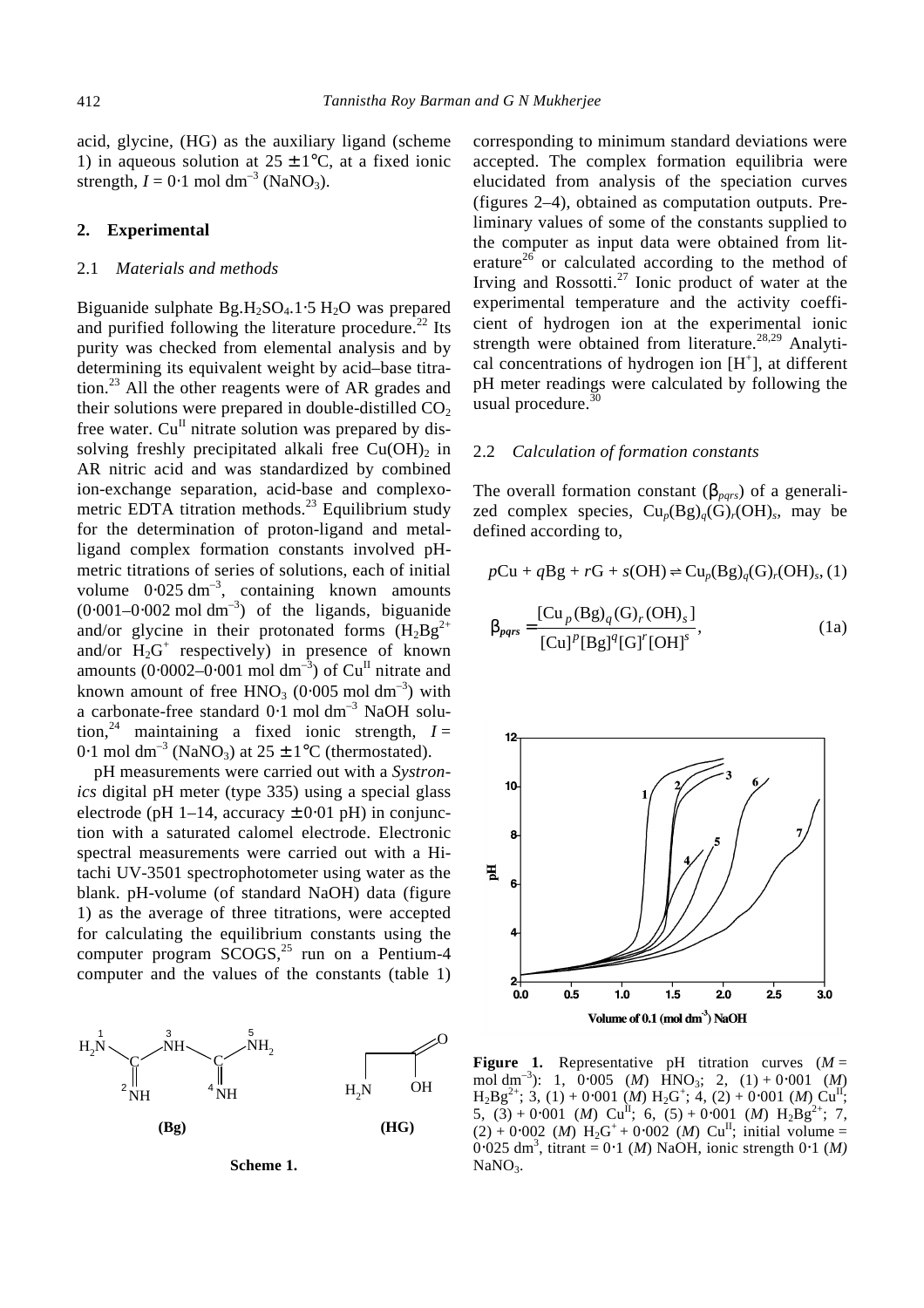| Complex species      | $\boldsymbol{p}$ | q              | r | S    | $log\bm{b}_{pqrs}$ |
|----------------------|------------------|----------------|---|------|--------------------|
| $\rm{H_2Bg}^{2+}$    | 0                |                | 0 | $-2$ | 14.20              |
| $H B g^+$            |                  |                |   | $-1$ | 10.90              |
| $H_2G^+$             |                  |                |   | $-2$ | 11.87              |
| HG                   |                  |                |   | $-1$ | 09.61              |
| $Cu(OH)+$            |                  |                |   |      | $-6.29$            |
| $Cu(OH)$ ,           |                  |                |   |      | $-13.05$           |
| $Cu(G)^{+}$          |                  |                |   |      | $08 - 23$          |
| Cu(G)(OH)            |                  |                |   |      | $01 - 11$          |
| Cu(G) <sub>2</sub>   |                  |                |   |      | 15.19              |
| $Cu(Bg)^{2+}$        |                  |                | 0 |      | $06 - 74$          |
| $Cu(Bg)(OH)+$        |                  |                | 0 |      | $01 - 70$          |
| $Cu(Bg-H)(OH)$       |                  |                | 0 |      | $-5.18$            |
| $Cu(Bg)22+$          |                  | 2              | 0 |      | 12.51              |
| $Cu(Bg)(Bg-H)^+$     |                  | $\overline{2}$ | 0 |      | 05.99              |
| $Cu(Bg-H)2$          |                  | 2              |   |      | $-3.34$            |
| $Cu(G)(Bg)^{+}$      |                  |                |   |      | 16.84              |
| $Cu(G)(Bg-H)$        |                  |                |   |      | 10.74              |
| $G(Cu)(Bg)Cu(G)2+$   |                  |                |   |      | 31.24              |
| $G(Cu)(Bg-H)Cu(G)^+$ |                  |                | 2 |      | 25.36              |
| $G(Cu)(Bg-2H)Cu(G)$  | $\overline{c}$   |                | 2 |      | 19.48              |

**Table 1.** Formation constants  $(b_{pqrs})$  of binary and mixed ligand Cu<sup>II</sup> complexes with biguanide (Bg) and glycinates  $(G^-)$  in aqueous solution, ionic strength,  $I = 0.1$  mol dm<sup>-3</sup>  $(NaNO_3)$  at  $25 \pm 1$  °C.

*Deprotonation constants of coordinated biguanide (Bg)*

 $logK$ <sup>H</sup> $_{Cu(Bg)(Bg-H)}$  log*K*  $\frac{H}{\text{Cu(Bg)(OH)}}$  log*K* H Cu(G)(Bg)  $-16.09$   $-6.88$   $-6.10$ 

Limits of error:  $\pm 0.02$ 

where, *p*, *q*, *r* and *s* are stochiometric numbers. *p*, *q* and *r* may be positive integers or zero. *s* is a negative integer for a protonated species, zero for a neutral species and a positive integer for a deprotonated or a hydroxo species. In dilute solution, for binary 1 : 1, 1 : 5 Cu<sup>II</sup> : ligand systems, p is 1 and the values of q and *r* depend upon the molar proportions of the metal : ligand. For  $1:1 \text{ Cu}^{\text{II}}$  : ligand systems, *q* or *r* does not exceed 1, but for the  $1:5 \text{ Cu}^{\text{II}}$ : ligand systems, higher values may be possible. For the ternary 1 : 1 : 1  $Cu^{II}$  : Bg : HG system,  $p = q = r = 1$  and for the 2:1:2 Cu<sup>II</sup>: Bg: HG system,  $p = 2$ ,  $q = 1$ ,  $r = 2$ . The stochiometries of the possible complexes occurring in all the binary and ternary systems are presented in the combined table 1, which also includes the computer-refined values of  $log b_{\text{parts}}$  and some other relevant constants of the binary and mixed ligand complexes. As the pH range of complex formation equilibria are overlapping with the hydrolytic equilibria of the Cu(aq)<sup>2+</sup> ions, formation of the hydroxo species,  $Cu(OH)^{+}$  and  $Cu(OH)_{2}$  have also

been considered in calculating the formation constants. However, all the pH-titration data have been collected at pH values prior to the appearance of any turbidity.

Although (N, O – ) bidentate mode of coordination of glycinate ligand in its metal complexes is well known, models involving methyl amine-like only Ncoordinated glycine, acetate-like only O<sup>-</sup>-coordinated glycinate and bridging (N, O – ) coordinated glycinate containing mixed ligand complex species, viz.  $(Bg)Cu(H<sub>2</sub>NCH<sub>2</sub>COOH)$ ,  $\left( \right)$ and (Bg)Cu(H<sub>2</sub>NCH<sub>2</sub>COO<sup>-</sup>)Cu(Bg) respectively, have been also considered in the calculation in addition to the expected complexes involving  $(N, O<sup>-</sup>)$  bidentate coordinated glycinate ligand species.<sup>26</sup> However, in all these cases the standard deviations are large and the percentage concentrations of the corresponding complex species are negligibly very small and are not even identifiable on the speciation curves (figures 2–4). Hence, these complexes have been excluded in the final calculation of the formulation constants.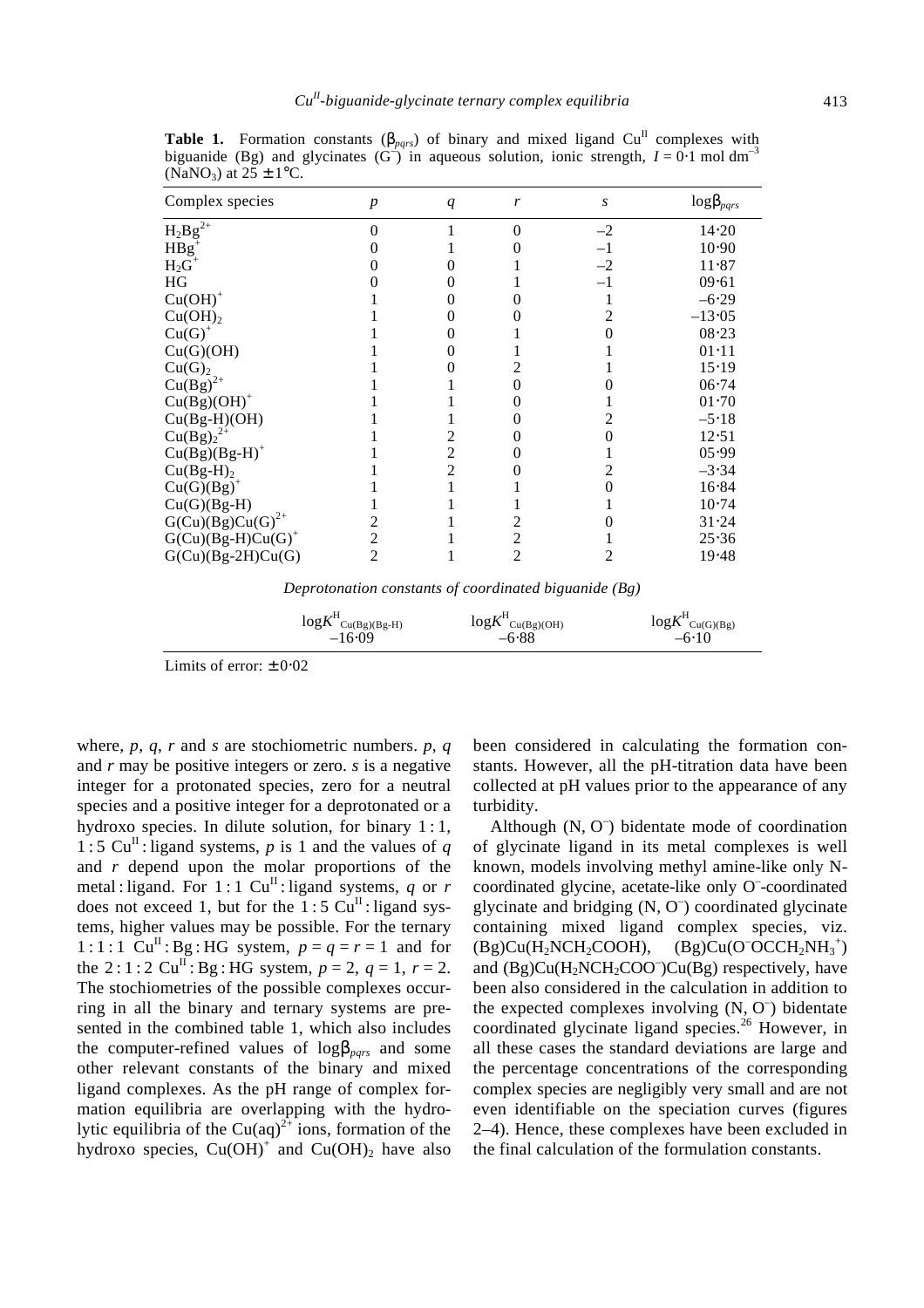### **3. Results and discussion**

### 3.1 *Proton-ligand equilibria with biguanide (Bg)*

In weakly acidic solution ( $pH \sim 2$ ), biguanide (Bg) exists in its dipronated form,  $H_2Bg^{2+}$ , and with rise of pH, undergoes successive depronation to form the monoprotonated  $(HBg^+)$  and neutral  $(Bg)$  species, providing two well-separated buffer regions.<sup>1</sup>

$$
2 < pH < 4 \qquad H_2Bg^{2+} \rightleftharpoons HBg^+ + H^+, \qquad (2)
$$

$$
9.5 < pH < 11.5 \quad \text{HBg}^+ \rightleftharpoons \text{Bg} + \text{H}^+. \tag{3}
$$

In the pH range 2–4, glycine (HG) exists in its monoprotonated form  $(H_2G^+)$ , which with rise of pH also provides two well-separated buffer regions<sup>26</sup> due to successive deprotonation of the –COOH group (equilibrium (4)) and the  $NH_3^+$  group (equilibrium (5)).

$$
2 < pH < 4 \qquad H_2G^+ \rightleftharpoons HG + H^+, \tag{4}
$$

$$
8 < pH < 10 \qquad HG \rightleftharpoons G^- + H^+. \tag{5}
$$

## 3.2 *Binary CuII : Bg equilibria*

Complex formation equilibria in both  $(1:1)$  and  $(1:5)$  Cu<sup>II</sup>: Bg systems start above pH 5 (figures 2a,b), where,  $Cu^{II}$  exists as  $Cu(aq)^{2+}$ ,  $Cu(OH)^{+}$  and  $Cu(OH)<sub>2</sub>$ . The predominant complex species at pH <  $6·5$  in the 1 : 1  $Cu<sup>II</sup>$ : Bg system is the ternary hydroxo complex,  $Cu(Bg)(OH)^{+}$ , formed out of  $Cu^{2+}$ ,  $Cu(OH)^{+}$ and  $HBg<sup>+</sup>$  according to equilibria (6) and (7) as the speciation curves (figure 2a) imply :

$$
pH < 6.5 \quad Cu^{2+} + HBg^{+} + H_2O \rightleftharpoons Cu(Bg)(OH)^{+} + 2H^{+}, \qquad (6)
$$

$$
Cu(OH)^{+} + HBg^{+} \rightleftharpoons Cu(Bg)(OH)^{+} + H^{+}.
$$
 (7)

With rise of pH, the 1 : 1  $Cu^{II}$  : Bg system shows another buffer region of one mole of  $H^+$  per mole of



**Figure 2.** Speciation curves of  $(a)$  1:1 and  $(b)$  1:5  $Cu^{II}$ : Bg systems: 1,  $H_2Bg^{2+}$ ; 2,  $HBg^{+}$ ; 5,  $Cu(OH)^{+}$ ; 6,  $Cu(OH)_2$ ; 10,  $Cu(Bg)^{2+}$ ; 11,  $Cu(Bg)(OH)^{+}$ ; 12,  $Cu(Bg-$ H)(OH); 13, Cu(Bg)<sub>2</sub><sup>2+</sup>; 14, Cu(Bg-H)(Bg)<sup>+</sup>; 15, Cu(Bg- $H$ <sub>2</sub>; FM = Free Cu<sup>II</sup>, FB = Free Bg.

**Figure 3.** Speciation curves of (**a**)  $(1:1)$  and (**b**)  $(1:5)$  $Cu^{II}$ : HG systems: 3, H<sub>2</sub>G<sup>+</sup>; 4, HG; 5, Cu(OH)<sup>+</sup>; 6, Cu(OH)<sub>2</sub>; 7, Cu(G)<sup>+</sup>; 8, Cu(G)(OH); 9, Cu(G)<sub>2</sub>; FM = Free  $Cu^{\overline{II}}$ , FB = Free G<sup>-</sup>.

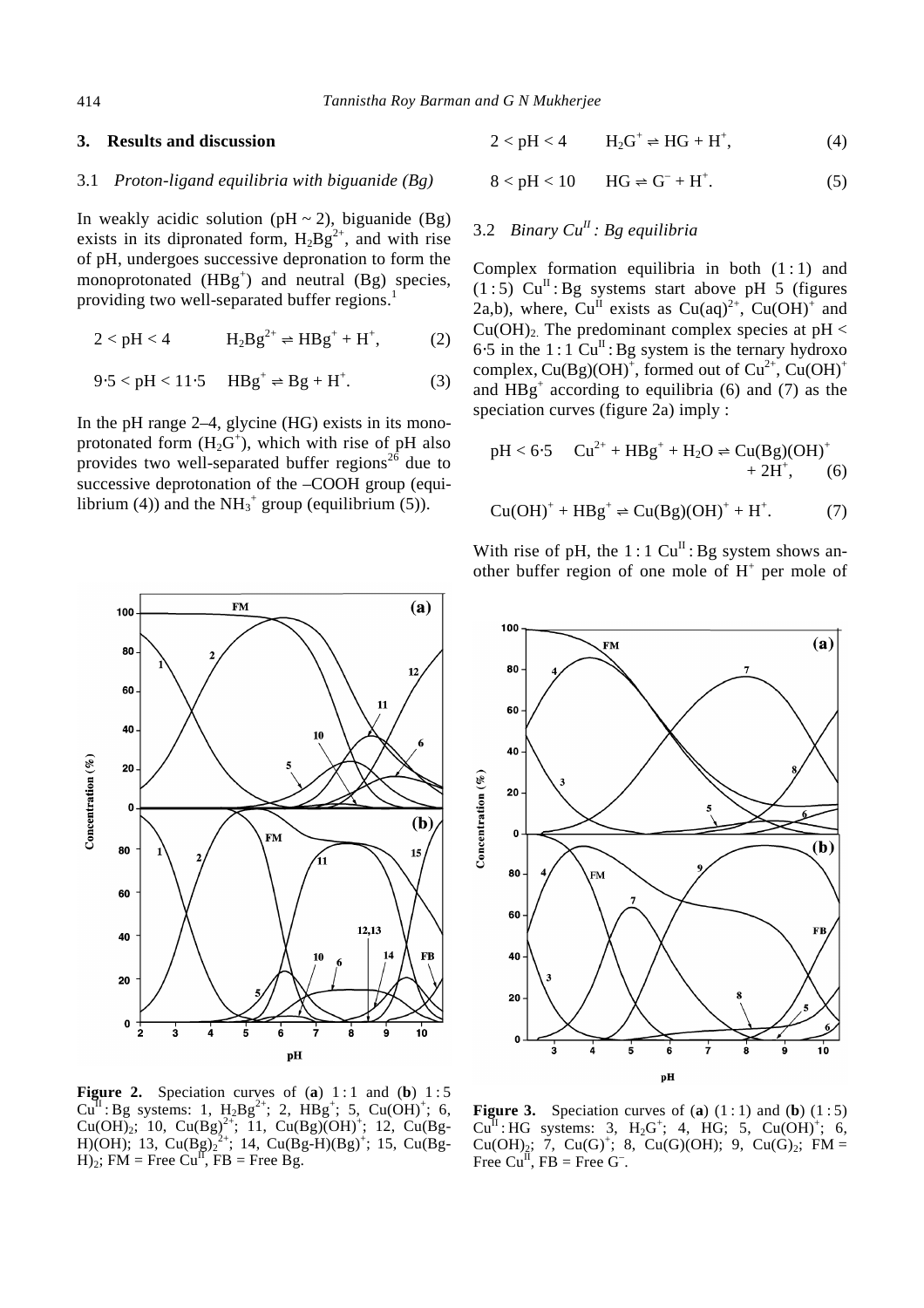$Cu^{II}$ , obviously due to the formation of biguanide  $(N^2$  or  $N^4$ ) deprotonated ternary hydroxo complex,  $Cu(Bg-H)(OH)$ , according to equilibria (8) and (9), the latter involves deprotonation of a coordinated biguanide molecule:

$$
Cu^{2+} + HBg^{+} + H_2O \rightleftharpoons Cu(Bg-H)(OH) + 3H^{+}, \quad (8)
$$

$$
Cu(Bg)(OH)^{+} \rightleftharpoons Cu(Bg-H)(OH) + H^{+}.
$$
 (9)

Titration cannot be continued beyond pH 8 due to appearance of turbidity, possibly because of precipitation of  $Cu(Bg-H)(OH)$  and/or  $Cu(OH)<sub>2</sub>$ . Deprotonation constant of coordinated biguanide ligand in the complex,  $Cu(Bg)(OH)^{+}$ , defined according to

$$
K^{\rm H}_{\rm Cu(Bg)(OH)} = \frac{[Cu(Bg-H)(OH)][H]}{[Cu(Bg)(OH)]},
$$
\n(9a)

may be calculated using the relation,

$$
\log K^{\rm H}_{\rm Cu(Bg)(OH)} = \log {\bm b}_{1102} - \log {\bm b}_{1101}, \tag{9b}
$$

where  $\mathbf{b}_{1101}$  and  $\mathbf{b}_{1102}$  are the formation constants of the complexes,  $Cu(Bg)(OH)^+$  and  $Cu(Bg-H)(OH)$  respectively. Charges are not shown in the mathematical expressions for simplicity.

The ternary hydroxo complex,  $Cu(Bg)(OH)^{+}$ , is also the predominant  $Cu^{II}$  bearing species in the  $(1:5)$  Cu<sup>II</sup>: Bg system in the pH range 5⋅5–7⋅5. As the speciation curves (figure 2b) imply, it is formed out of  $Cu(OH)^+$ , mainly according to equilibrium (7) in addition to equilibrium (6). Above pH 7⋅5, this ternary hydroxo complex,  $Cu(Bg)(OH)^{+}$ , and the dihydroxo species,  $Cu(OH)_2$  gradually disappear due to the formation of the  $(1:2)$  Cu<sup>II</sup>: Bg complexes,  $Cu(Bg-H)(Bg)^+$  and  $Cu(Bg-H)_2$  according to equilibria (10–12) as the speciation curves (figure 2b) imply,

$$
Cu(Bg)(OH)^{+} + HBg^{+} \rightleftharpoons Cu(Bg-H)(Bg)^{+} + H^{+} + H_{2}O,
$$
 (10)

$$
\text{Cu(Bg-H)(Bg)}^+ \rightleftharpoons \text{Cu(Bg-H)}_2 + \text{H}^+, \tag{11}
$$

$$
Cu(OH)_2 + 2HBg^+ \rightleftharpoons Cu(Bg-H)_2 + 2H^+ + 2H_2O. \tag{12}
$$

The Cu(Bg)<sub>2</sub><sup>2+</sup> complex is formed in negligibly such small amounts that it cannot even be identified in the speciation curves. The biguanide deprotonated complex,  $Cu(Bg-H)<sub>2</sub>$ , is the major  $Cu<sup>H</sup>$  species at pH > 9⋅5. Titration cannot be continued above pH 10, as the solution becomes turbid, possibly due to precipitation of the  $Cu(Bg-H)$ <sub>2</sub> complex. The deprotonation constant,  $K^H_{\text{Cu(Bg)(Bg-H)}}$ , of coordinated biguanide (Bg) in the  $1:2$  complex,  $Cu(Bg-H)(Bg)^{+}$ , (equilibrium (11)) may be calculated using the relation,

$$
logK^{H}_{Cu(Bg)(Bg-H))} = logb1202 - logb1201 + logb1002 + logb1001, (11a)
$$

where,  $\mathbf{b}_{1201}$  and  $\mathbf{b}_{1202}$  are the formation constants of the complexes,  $Cu(Bg-H)(Bg)^+$  and  $Cu(Bg-H)_2$ , and  **and**  $**b**<sub>1002</sub>$  **are the first and second step hydroly**sis constants of  $Cu(aq)^{2+}$  ion.

## 3.3 *Binary CuII : HG equilibria*

Complex formation of  $Cu^{II}$  with glycine in the 1:1  $Cu^{II}$ : HG system starts at pH < 3⋅5. The major  $Cu^{II}$ species in the pH range  $(3.5-7)$  is the 1:1 binary complex,  $Cu(G)^+$ , formed according to the equilibria (13) as the speciation curves (figure 3a) imply:

$$
Cu^{2+} + HG \rightleftharpoons Cu(G)^{+} + H^{+}.
$$
 (13)

The hydroxo complexes,  $Cu(OH)^+$  and  $Cu(OH)_2$  are practically non existent in this pH range. At  $pH > 5.5$ , the solution, containing the Cu(G)<sup>+</sup> complex, shows another buffer region corresponding to one mole of  $H^+$  per mole of  $Cu^{2+}$ , obviously due to deprotonation of a coordinated water molecule of the  $Cu(G)^+$  complex to form the ternary hydroxo complex, Cu(G)(OH) according to,

$$
Cu(G)^{+} + H_{2}O \rightleftharpoons Cu(G)(OH) + H^{+}.
$$
 (14)

With increase of pH, the percentage of the dihydroxo species,  $Cu(OH)_2$ , increases gradually and the solution becomes turbid, possibly due to precipitation of either or both of  $Cu(OH)_2$  and  $Cu(G)(OH)$ . In the 1 : 5  $Cu^{II}$  : HG system, the major  $Cu^{II}$  species are  $Cu(G)^+$  and  $Cu(G)_2$ . The binary and ternary hydroxo species are practically non existent (figure 3b).

## 3.4 *1 : 1 : 1 CuII : Bg : HG ternary equilibria*

Complex formation in the ternary  $1:1:1$   $Cu<sup>H</sup>$ : Bg : HG system (figure 4a) starts around  $pH \sim 2.5$ with the formation of the  $Cu(G)^+$  complex (equilibrium (13)), which passes through a concentration maximum (~40%) around pH 5. Except traces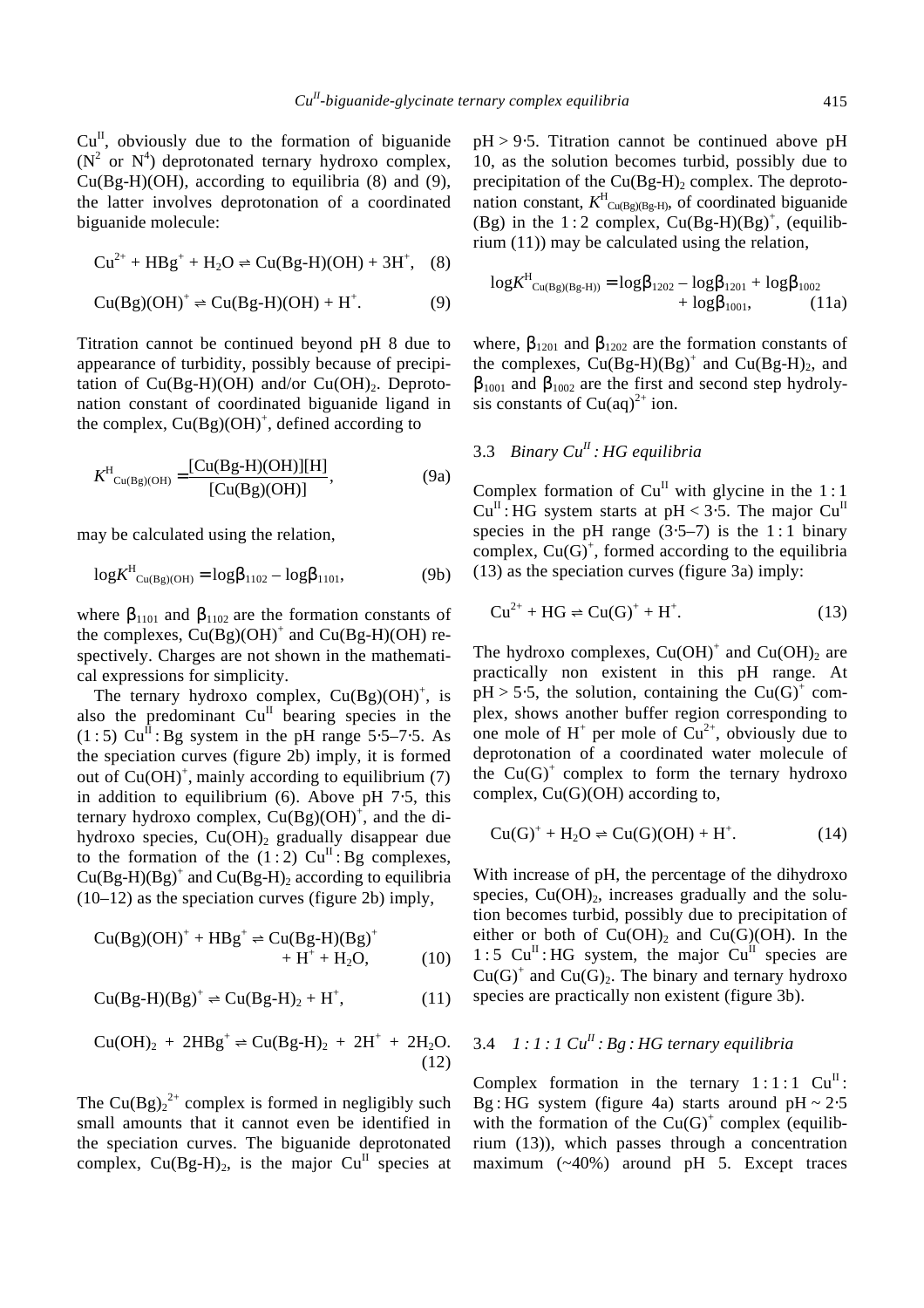$(<2%)$  of Cu(OH)<sup>+</sup> and Cu(G)(OH), no other binary or ternary hydroxo species are identifiable in the speciation curves above pH 4⋅5. The ternary complexes,  $Cu(G)(Bg)^{+}$  and  $Cu(G)(Bg-H)$ , appear around  $pH \sim 4$  and 4⋅5 according to equilibria (15) and (16) respectively,

$$
Cu(G)^{+} + HBg^{+} \rightleftharpoons Cu(G)(Bg)^{+} + H^{+}, \tag{15}
$$

$$
Cu(G)(Bg)^{+} \Rightarrow Cu(G)(Bg-H) + H^{+}.
$$
 (16)

The biguanide deprotonated ternary complex, Cu(G)  $(Bg-H)$ , appears as the major  $Cu<sup>H</sup>$  containing species at  $pH > 6.5$ . Deprotonation constant,  $K^H_{\text{Cu(G)(Bg)}}$ , of coordinated biguanide (Bg) in the mixed ligand complex,  $Cu(G)(Bg)^{+}$ , (equilibrium (16)), may be calculated using the relation,

$$
\log K^{\rm H}_{\rm Cu(G)(Bg)} = \log {\bm b}_{1111} - \log {\bm b}_{1110}, \tag{16a}
$$



**Figure 4.** Speciation curves of (a)  $1:1:1$  and (b)  $2:1:2$  $Cu^{II}$ : Bg: HG systems: 1,  $H_2 B g^{2+}$ ; 2,  $H B g^{+}$ ; 3,  $H_2 G^{+}$ ; 4, HG; 5, Cu(OH)<sup>+</sup>; 6, Cu(OH)<sub>2</sub>; 7, Cu(G)<sup>+</sup>; 8, Cu(G)(OH); 10, Cu(Bg)<sup>2+</sup>; 11, Cu(Bg)(OH)<sup>+</sup>; 12, Cu(Bg-H)(OH); 16,  $Cu(G)(Bg)^{+}$ ; 17,  $Cu(G)(Bg-H)$ ; 18,  $G(Cu)(Bg)Cu(G)^{2+}$ ; 19,  $G(Cu)(Bg-H)Cu(G)^{+}$ ; 20,  $G(Cu)(Bg-2H)Cu(G)$ ; FM = Free  $Cu<sup>H</sup>$ .

where,  $\mathbf{b}_{1110}$  and  $\mathbf{b}_{1111}$  are the formation constants of the complexes,  $Cu(G)(Bg)^{+}$  and  $Cu(G)(Bg-H)$  respectively. Deprotonation constants of coordinated biguanide (Bg) in these ternary complexes are found to be of the order:  $Cu(G)(Bg)^+ > Cu(Bg)(OH)^+ >$  $Cu(Bg)(Bg-H)^+$ , which indicates the Lewis basicity order of:  $(Bg-H)^{-} >> OH^{-} > G^{-}$ , when they are coordinated to  $Cu<sup>II</sup>$ . This may be very useful information in relation to drug actions of biguanide derivatives and their metal complexes.

Electronic spectral  $I_{\text{max}}$  values of 1:1:1 Cu<sup>II</sup>: Bg : HG mixtures show successive blue shifts with rise of pH (figure 5). At pH  $\sim$  5 the major Cu<sup>II</sup> species is the Cu(G)<sup>+</sup> complex (~50%) and Cu<sup>2+</sup>(aq) ion  $(\sim 50\%)$ . Cu(G)<sup>+</sup> complex is likely to take up two molecules of solvent  $H_2O$  for completing a square planar geometry around  $Cu^{II}$ . The calculated  $I_{max}$ value of  $\text{[Cu(COO^-, NH_2)(H_2O)_2]}$  geometry<sup>31</sup> as in the complex  $Cu(G)(H_2O)_2^{2+}$  ion, is around 716 nm, which is in close agreement with the experimental value of 723 nm. Concentration of the ternary  $Cu(G)(Bg)^+$  complex passes through a maximum around pH ~ 6, where the concentration of Cu(aq)<sup>2+</sup> is only ~10% and those of  $Cu(G)(H_2O)_2^+$ ,  $Cu(G)(Bg)^+$ and the biguanide deprotonated Cu(G)(Bg-H) complex are around  $\sim$ 25% each. The estimated  $I_{\text{max}}$  values of Cu(aq)<sup>2+</sup>, square planar  $[Cu(COO^-, NH_2)(H_2O)_2]$ geometry as in  $Cu(G)(H<sub>2</sub>O)<sub>2</sub><sup>+</sup> [Cu(COO<sup>-</sup>, NH<sub>2</sub>) (NH<sub>2</sub>,$ NH)] geometry as in  $Cu(G)(Bg)^{+}$  and  $[Cu(COO^{-},$ 



**Figure 5.** Electronic spectral curves of  $1:1:1$  Cu<sup>II</sup>: Bg : HG mixtures at different (pH): a (4⋅06), b (4⋅30), c (4⋅57), d (5⋅00), e (5⋅50), f (6⋅00), g (6⋅50), h (7⋅00), i  $(7·50)$ , j  $(8·00)$ , k  $(8·50)$ , l  $(9·00)$ . Ionic strength 0⋅1 mol dm<sup>-3</sup>  $(NaNO<sub>3</sub>)$ .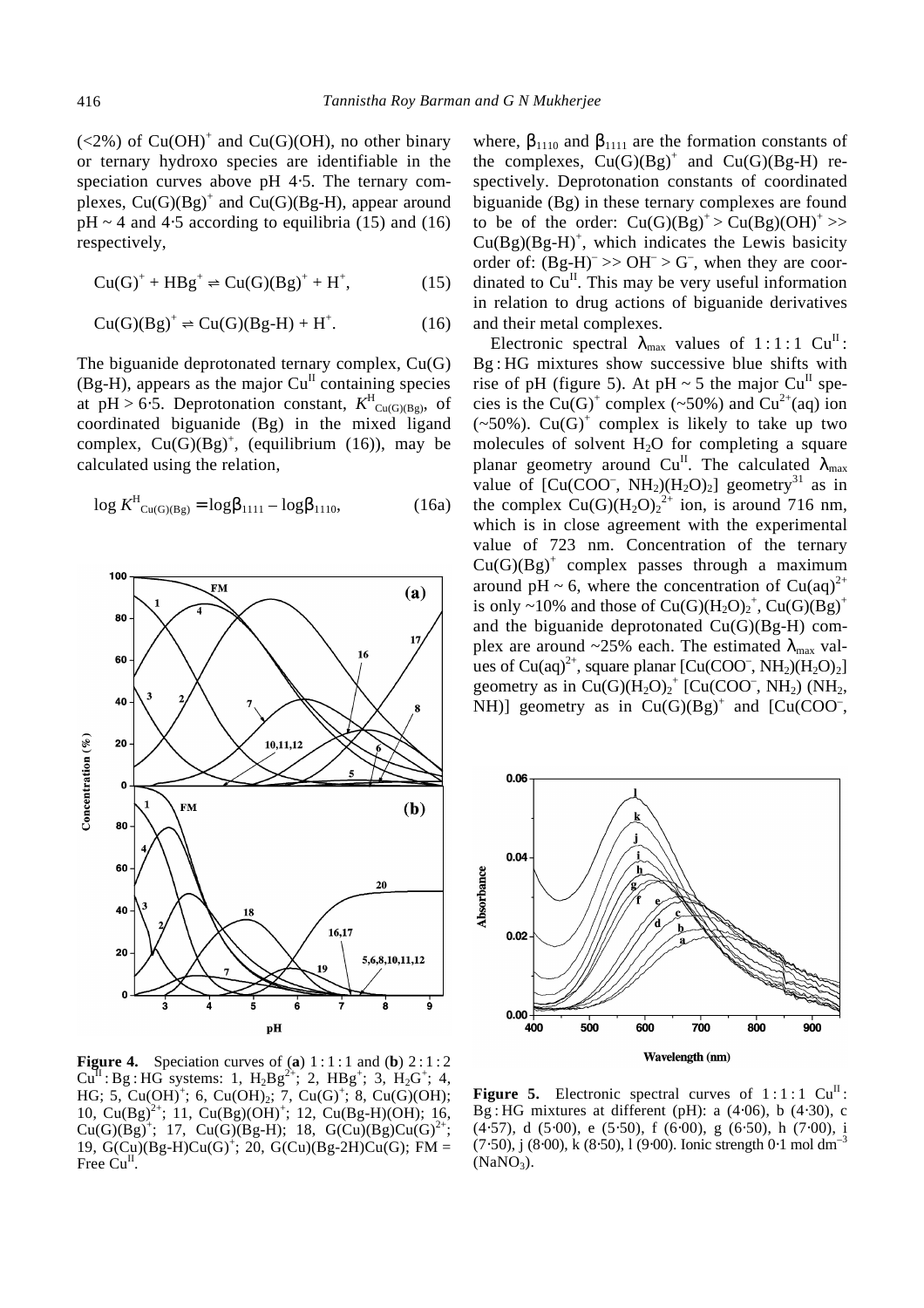$NH<sub>2</sub>)(N<sup>-</sup>, NH<sub>2</sub>)$ ] geometry as in the Cu(G)(Bg-H), assuming a  $(SC=NH)$  moiety as equivalent to a  $(SC=O)$  moiety of a neutral peptide  $(-CONH)$  bond and  $(>C=N^{-})$  moiety as equivalent to a  $(-C(=O)N^{-})$ moiety of a deprotonated peptide bond, are around 830, 716, 645 and 577 nm respectively. The weighted average of these  $I_{\text{max}}$  values at pH ~ 6 comes to ~646 nm. The experimental  $I_{\text{max}}$  value of the solution at this pH is 668nm. With rise of pH, the  $I_{\text{max}}$ value shows a further blue shift to 583 nm at  $pH \sim 7$ , indicating an increase of ligand field strength, as a coordinated neutral biguanide ligand as in the  $Cu(G)(Bg)^+$  complex is transformed to its monoanionic (Bg-H)<sup>-</sup> species due to deprotonation at  $N^2$  or  $N^4$  atom, to produce the complex, Cu(G)(Bg-H), according to equilibrium (16).

## 3.5 *2 : 1 : 2 CuII : Bg : HG ternary equilibria*

In the 2 :  $1:2 \text{ Cu}^{\text{II}}$ : Bg : HG system, an additional 1⋅5 mole of  $H^+$  per mole of  $Cu<sup>H</sup>$  is released over those in the  $1:1:1$  system (figure 1). This indicates the release of at least 2  $H^{\dagger}/Cu^{\Pi}$  after the formation of the Cu(G)  $(Bg)^+$  complex. The only source of such proton release, of course, may be the formation of dinuclear mixed ligand complexes,  $(G)Cu(Bg)Cu(G)^{2+}$ ,  $(G)Cu$  $(Bg-H)Cu(G)$ ,  $(G)Cu(Bg-2H)Cu(G)$ , according to equilibria (17–19) as the speciation curves (figure 4b) imply:

$$
2Cu(G)^{+} + HBg^{+} \rightleftharpoons (G)Cu(Bg)Cu(G)^{2+} + H^{+}, (17)
$$

$$
(G)Cu(Bg)+ + Cu(G)+ \Rightarrow (G)Cu(Bg-H)Cu(G)+ + H+, \qquad (18)
$$

$$
(G)Cu(Bg-H)Cu(G)^{+} \Rightarrow (G)Cu(Bg-2H)Cu(G) + H^{+}.
$$
\n(19)

These  $2:1:2$   $Cu^{II}$ : Bg: HG dinuclear complexes may be formed if biguanide in its neutral, monoan-





ionic and even in dianionic forms, Bg, (Bg-H)<sup>-</sup> and  $(Bg-2H)^{2-}$  respectively, can act as a bridging ligand, that can exist in a puckered boat like conformation (scheme 2), providing two pairs of chelating (N,Ndonor sites, viz., (N<sup>1</sup> and N<sup>4</sup>) and (N<sup>2</sup> and N<sup>5</sup>) for bridging two square planar complex  $Cu(G)(H_2O)_2^+$ ions, displacing the coordinated  $H_2O$  ligands from this complex.

Due to the possibility of tautomeric equilibria of the types (20) and (21) below,

$$
(HN = C-MH2 \implies H2N - C=MN
$$
 (20)

$$
(H_2N-C=MH \xrightarrow{2} HN=C-MH_2), (21)
$$

within the coordinated biguanide molecule, the  $N^4$ - $C-N^5$  and  $N^1-C-N^2$  sequences may form two separate triangular inclined planes, e.g.  $N^4$ -C(- $N^3$ )- $N^5$  and  $N^1$ - $C(N^3-)N^2$ , meeting at the common point at  $N^3$ (scheme 2). Such a conformation may function as a bridging quadridentate ligand providing two sets of bidentate  $(N, N)$  chelating sites to the Cu<sup>II</sup> atoms of two different  $Cu(G)^+$  complexes, as described above, thereby forming the dinuclear complex,  $(G)Cu(Bg)$  $Cu(G)^{2+}$ . With rise of pH above 4⋅5 the biguanide deprotonated dinuclear mixed ligand complexes appear in the equilibrium through release of protons from the coordinated  $=N^2H$  and  $=N^4H$  sites, (18) and (19).

### **4. Conclusions**

Equilibrium study of the complex formation of  $Cu<sup>II</sup>$ with biguanide (Bg) in the absence and in the presence of the simplest amino acid glycine (HG) in different molar proportions of the metal ion and the ligands revealed that biguanide may coordinate  $Cu<sup>H</sup>$ as a neutral  $(N,N)$  and anionic  $(N,N)$  bidentate chelating ligand in mononuclear binary and ternary complexes, using its  $N^1$  and  $N^4$  or  $N^2$  or  $N^5$  atoms. In forming  $2:1:2 \text{ Cu}^{\text{II}}$ : Bg: HG dinuclear mixed ligand complexes, the biguanide ligand species may exist in a puckered boat-like conformation, serving as neutral, monoanionic and dianionic bridging tetradentate ligand, chelating one Cu<sup>II</sup> ion with  $N^1$  and  $N^4$  atoms and the other Cu<sup>II</sup> ion with  $N^2$  and  $N^5$  atoms. Deprotonation constants of  $Cu(Bg)(OH)^+,$  $Cu(Bg)(G)^{+}$ ,  $Cu(Bg)(Bg-H)^{+}$  complexes indicate the